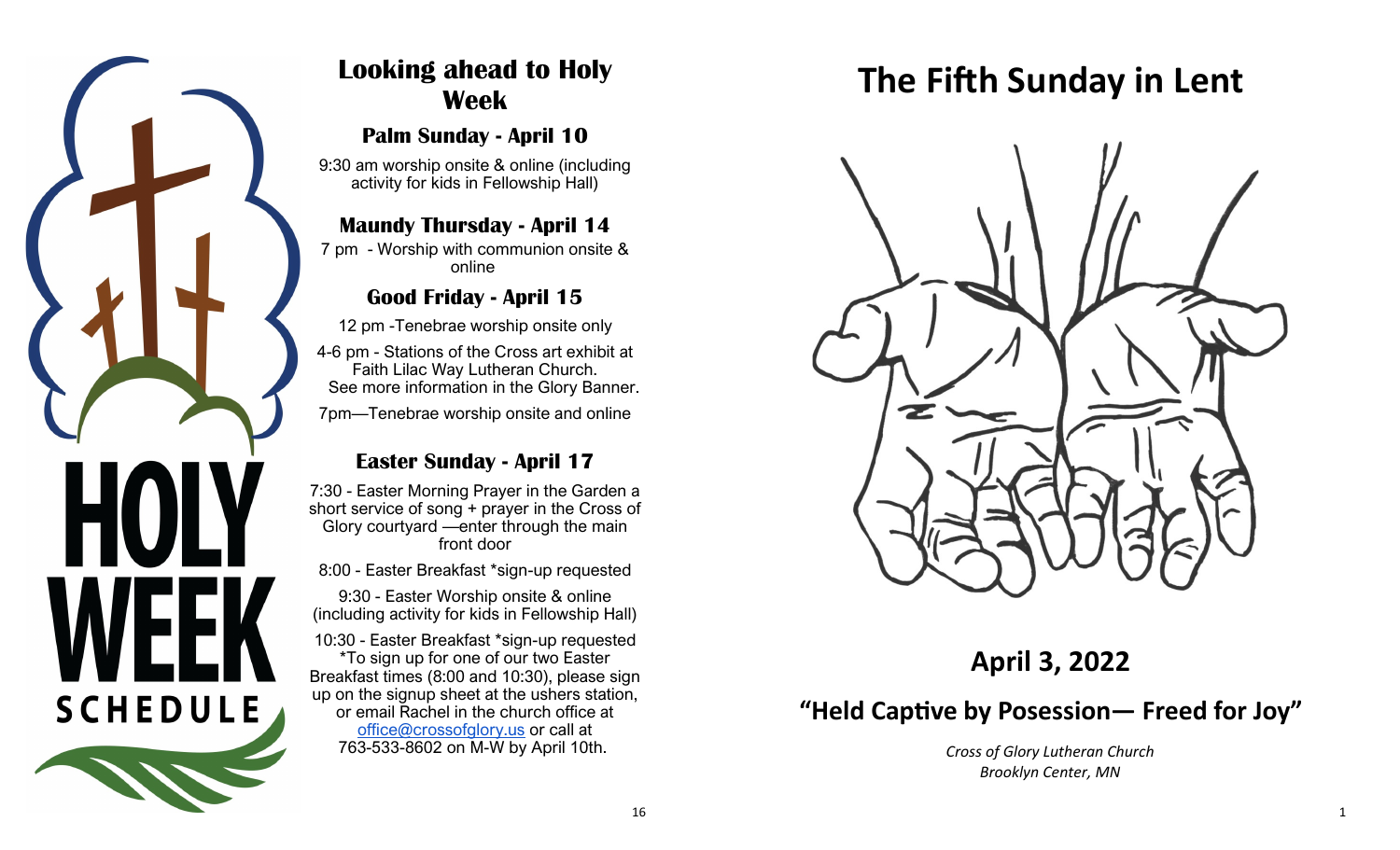# **PRELUDE HANDBELL CHOIR**

### **WELCOME**

# **CONFESSION + FORGIVENESS**

Pastor: In the name of God,  $\pm$  Father, Son, and Holy Spirit, in whom we are set free. **All: Amen.**

(*Silence is kept for reflection)*

#### Holy One,

**we confess our captivity: the ways we draw boundaries between us, the ways we let fear separate us from our neighbors in need, the ways we take part in death-dealing forces, rejecting your gift of life, the ways worry consumes us, the ways our possessions possess us, and the many other powers that hold us captive. Forgive us, O God, and free us, that through the power of your love, we might live to love one another. Amen,** Beloved in Christ, where the Spirit of the Lord is, there is freedom. In Jesus, God comes to you again and again, forgives you, and sets you free.Live now in this wild and holy freedom to love one another. **Amen.**

*\*\* Please stand as you are able \*\**

# **MUSIC Joyous Light of Heavenly Glory**

Joyous light of heavenly glory, loving glow of God's own face, you who sing creation's story, shine on every land and race. Now as morning breaks around us, we shall raise our songs to you, God of daybreak, God of shadows, come and light our hearts anew.



# **WEEKLY PRAYER LIST**

Please join us in lifting up these brothers and sisters in prayer:

*Mavis Wold Shar Lauster Norma Gilbertson Arlene Finke Marian Henjum*

*Nancy Hengel Sharon Quick Sue Birch Chet Janasz*

*To be added or removed from the weekly prayer list, please contact the church office (*[office@crossofglory.us](mailto:office@crossofglory.us)*) or call 763-533-8602.*

You are also welcome to stop at our community prayer wall just outside the sanctuary to add a written prayer, fold it up and place it between the wooden pieces in the wall. Further instructions can be found at the prayer wall.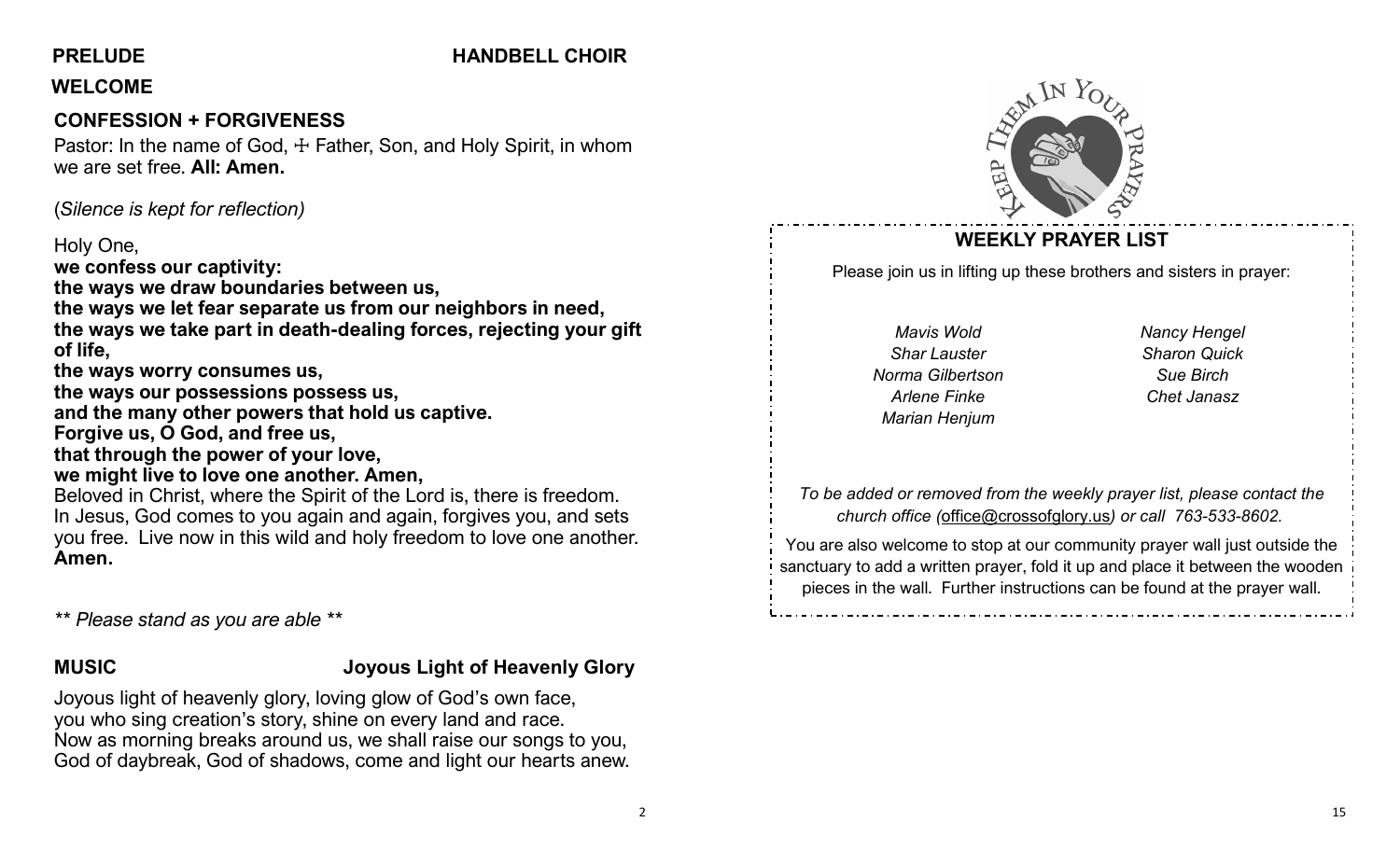• **Want to help our neighbors in Ukraine?** Donations--which go toward food, basic supplies, and other emergency needs--can be given directly through Lutheran Disaster at www.elca.org/disaster. You may also write a check to Cross of Glory and mark it as "Ukraine Aid" and we will direct those funds toward these efforts.

• **Bible Study -** All are welcome to take part in Bible Study Tuesday mornings at 9:30 am via Zoom or in person. We're using the Augsburg Fortress booklets, looking at the upcoming Sunday's lesson. Reach out to Pastor Ali if you need a booklet or would like more information.

• **Individual & Home Communion** - If you are not able to attend worship in person but are interested in having communion at church or brought to your home, please reach out to Pastor Ali to set up a time.

• **Pastoral Care -** Pastor Ali's pastoral care office hours--virtual or inperson--are Tuesdays from 10:30-1:30 and Wednesdays from 2-5, and home/care facility visitation hours are Thursdays from 3-5. Please reach out to her if you'd like to connect!

In the stars that grace the darkness, in the blazing sun of dawn, in the light of peace and wisdom, we can hear your quiet song. Love that fills the night with wonder, love that warms the weary soul, Love that bursts all chains asunder, set us free and make us whole.

You who made the heaven's splendor, every dancing star of night, make us shine with gentle justice, let us each reflect your light. Mighty God of all creation, gentle Christ who lights our way, loving spirit of salvation, lead us on to endless day.

# **THANKSGIVING**

Leader: May God be with you all.

### **ALL: And also with you.**

- L: Let us sing our thanks to God.
- **A: It is right to give God thanks and praise.**

L: Blessed are you, Creator of the universe, from old you have led your people by night and day. May the light of your Christ make our darkness bright, for your Word and your presence are the light of our pathways, and you are the light and life of all creation. **A: Amen.**

# **PSALMODY**

*This song, drawing on the words of Psalm 141, begins in unison then breaks into a two-part round. Those seated in the front of the sanctuary, sing Part I. If you're seated in the back, sing Part II (if you're worshiping online, sing either!).*

*Refrain (begins in unison):*

Let my prayer rise up as incense before you, the lifting up of my hands as an offering to you.

*Part I & II (sung as a round):* 

O God, I call to you, come to me now; hear my voice when I cry to you. (*Refrain)*

Keep watch within me, God; deep in my heart may the light of your love be burning bright. (*Refrain)*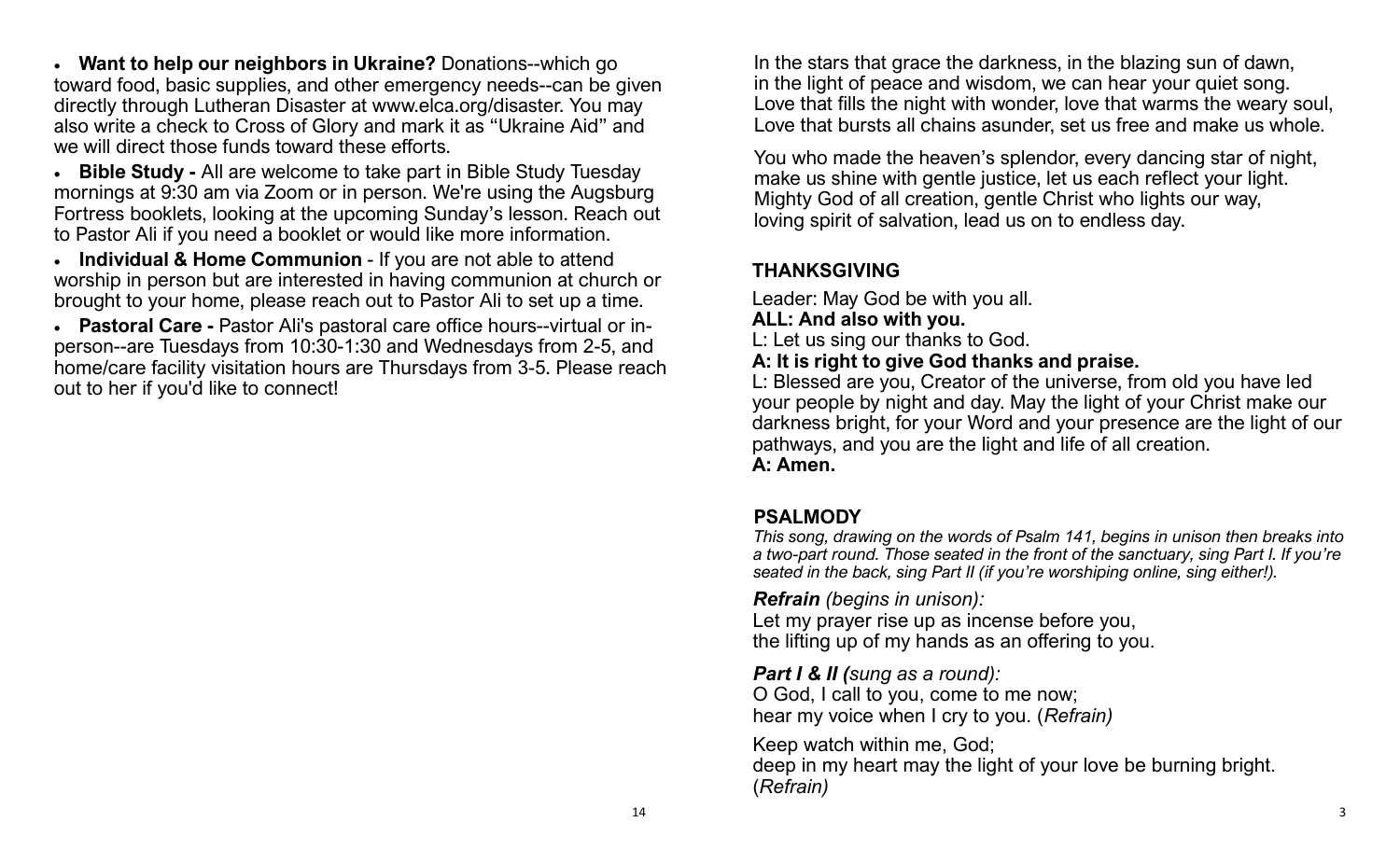All praise to the God of all, Creator of life; all praise be to Christ and the Spirit of love. (*Refrain)*

*\*\* Please be seated \*\**

*(Silence is kept for reflection)*

# **PRAYER**

Pastor: Let us pray together...

**ALL: May our prayers come before you, O God, as incense, and may your presence surround and fill us, so that together with all creation, we might sing your praise and your love in our lives. Amen.**

# **FIRST READING Psalm 32**

Happy are those whose transgression is forgiven, whose sin is covered. Happy are those to whom the LORD imputes no iniquity,

and in whose spirit there is no deceit.

While I kept silence, my body wasted away

through my groaning all day long.

For day and night your hand was heavy upon me;

my strength was dried up as by the heat of summer.

Then I acknowledged my sin to you,

and I did not hide my iniquity;

I said, 'I will confess my transgressions to the LORD',

and you forgave the guilt of my sin.

Therefore let all who are faithful

offer prayer to you;

at a time of distress, the rush of mighty waters shall not reach them.

You are a hiding-place for me;

you preserve me from trouble;

you surround me with glad cries of deliverance.

# **WORSHIP LEADERSHIP**

Pastor: Rev. Ali Tranvik Vocalist, choir, and handbell director: Keith J. Williams Pianist, vocalist, worship team director, tech director: Mark Trease Vocalist: Kris Simon Lector: Julie Aulwes Greeters: Judy Lewis and Luella Hinnekamp Communion: Gayle Merritt, Carol Stejskal, Dawn Bailey Technical Team: Ryan Bailey, Dawn Bailey, and Bill Bailey Ministers: The people of Cross of Glory

# **COMMUNITY ANNOUNCEMENTS**

• **Fellowship Hour** - Please join us for a time of fellowship- accompanied by coffee and treats--immediately following worship in the Fellowship Hall. Thanks to all who signed up to help with set up and clean up!

• **Easter Breakfast -** All are welcome to Easter breakfast before (8 am) or after (10:30 am) Easter Worship on Sunday, April 17th. In order to make sure there's enough food for all, please sign up for one of the two breakfast slots by adding your name to the sign-up sheet on the usher's table, or calling the church office (763-533- 8602) and letting Rachel know which slot and how many people. For a full schedule of Holy Week, see page 16.

• **Name Tags -** As a gesture of hospitality to new members and visitors, we invite everyone to make a name tag at the Welcome Desk upon entry. Thanks for helping make worship and fellowship time welcoming!

• **Want to Know More About COG?** - If you're interested in learning more about life together at Cross of Glory, or joining as a new member, please reach out to Pastor Ali ([atranvik@crossofglory.us\)](mailto:atranvik@crossofglory.us).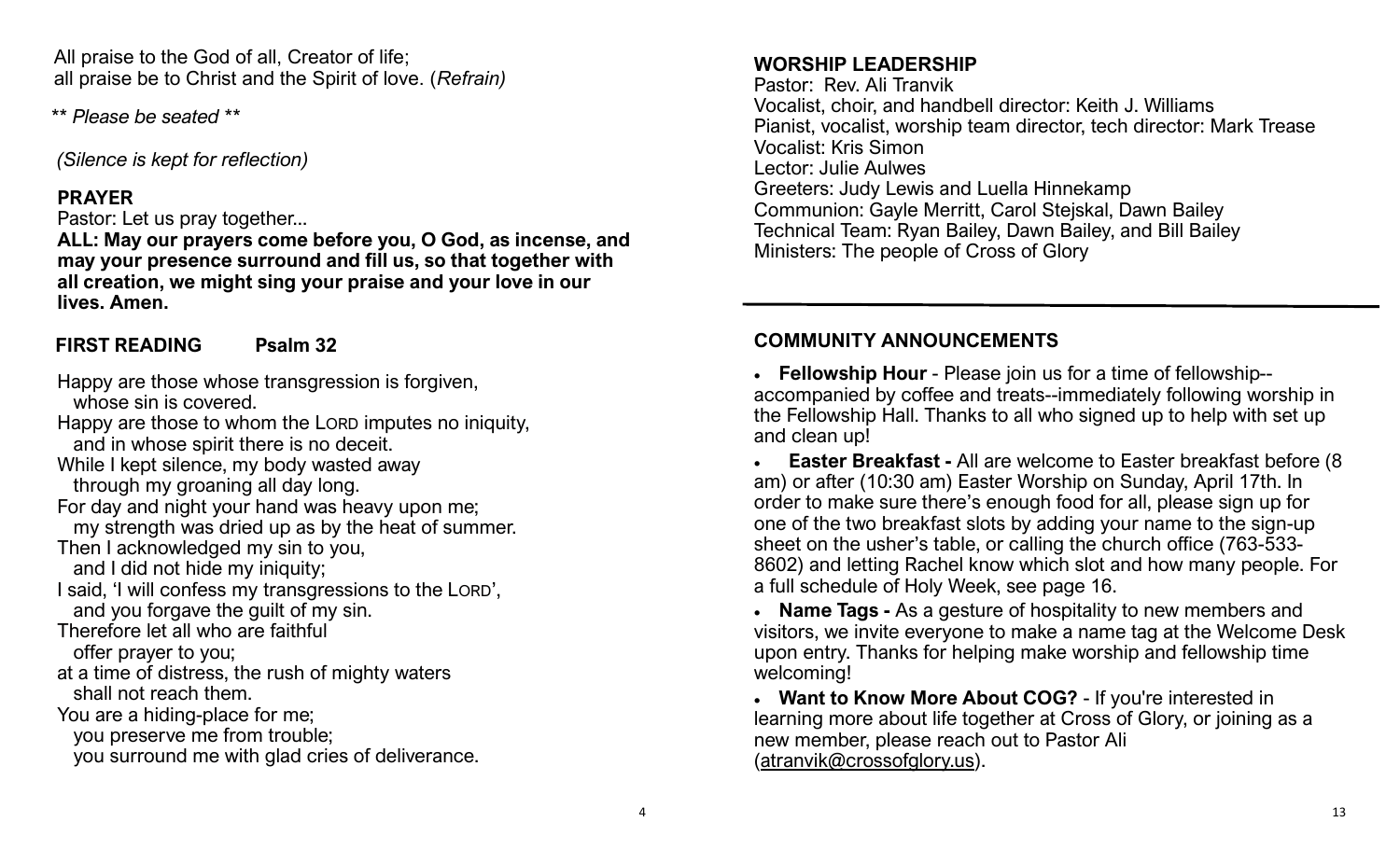#### **BLESSING FOR CEAP QUILTERS**

#### **ANNOUNCEMENTS**

#### **BLESSING**

*\*\* Please stand as you are able \*\**

Leader: Let us bless our God.

#### **All: Praise and thanks to you.**

Leader: May God, Creator, bless us and keep us, may Christ be ever light for our lives, may the Spirit of love be our guide and path, for all of our days. **Amen.**

#### **DISMISSAL**

P: Go in peace. Live in freedom. **ALL: Thanks be to God!**

**POSTLUDE**

# **MUSIC CREDITS**

The Order of Service is from Evangelical Lutheran Worship which is commended for use in the Evangelical Lutheran Church in America.

Sundays and Seasons © 2020 Augsburg Fortress. Reprinted by permission under Augsburg Fortress Liturgies Annual License #024779. All rights reserved.

I will instruct you and teach you the way you should go; I will counsel you with my eye upon you. Do not be like a horse or a mule, without understanding, whose temper must be curbed with bit and bridle, else it will not stay near you. Many are the torments of the wicked, but steadfast love surrounds those who trust in the LORD. Be glad in the LORD and rejoice, O righteous, and shout for joy, all you upright in heart.

Leader: The word of the Lord. **ALL: Thanks be to God.**

#### **SECOND READING 2 Corinthians 5:16-21**

From now on, therefore, we regard no one from a human point of view; even though we once knew Christ from a human point of view, we know him no longer in that way. So if anyone is in Christ, there is a new creation: everything old has passed away; see, everything has become new! All this is from God, who reconciled us to himself through Christ, and has given us the ministry of reconciliation; that is, in Christ God was reconciling the world to himself, not counting their trespasses against them, and entrusting the message of reconciliation to us. So we are ambassadors for Christ, since God is making his appeal through us; we entreat you on behalf of Christ, be reconciled to God. For our sake he made him to be sin who knew no sin, so that in him we might become the righteousness of God.

Leader: The word of the Lord. **ALL: Thanks be to God.**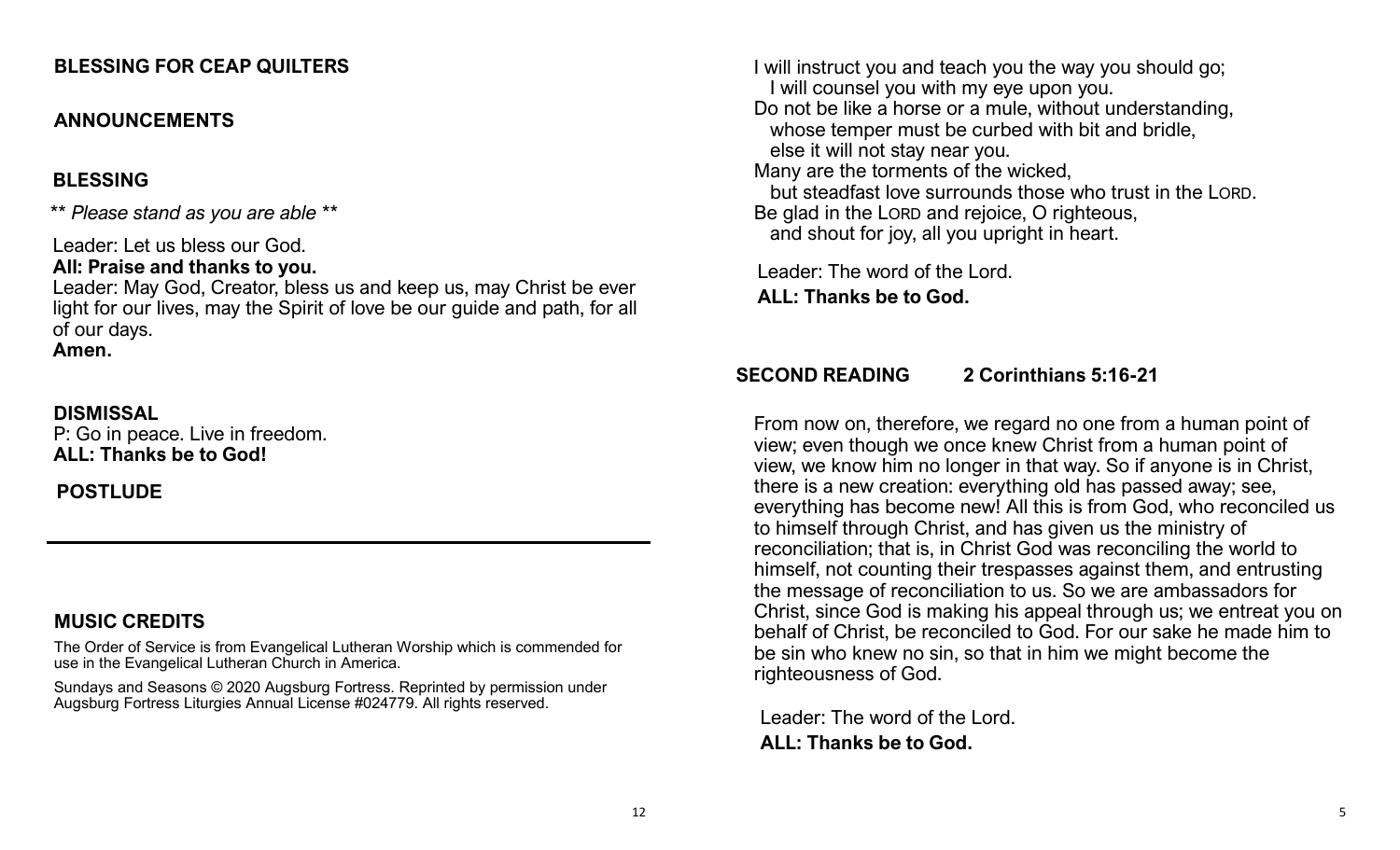### **SPECIAL MUSIC**

# **GOSPEL READING Luke 15:1-3, 11b-32**

*\*\* Please stand as you are able \*\**

P: The Gospel according to Luke the fifteenth chapter. **ALL: Glory to you, O Lord.**

Now all the tax-collectors and sinners were coming near to listen to him. And the Pharisees and the scribes were grumbling and saying, 'This fellow welcomes sinners and eats with them.'

So he told them this parable:

Then Jesus said, 'There was a man who had two sons. The younger of them said to his father, "Father, give me the share of the property that will belong to me." So he divided his property between them. A few days later the younger son gathered all he had and travelled to a distant country, and there he squandered his property in dissolute living. When he had spent everything, a severe famine took place throughout that country, and he began to be in need. So he went and hired himself out to one of the citizens of that country, who sent him to his fields to feed the pigs. He would gladly have filled himself with the pods that the pigs were eating; and no one gave him anything. But when he came to himself he said, "How many of my father's hired hands have bread enough and to spare, but here I am dying of hunger! I will get up and go to my father, and I will say to him, 'Father, I have sinned against heaven and before you; I am no longer worthy to be called your son; treat me like one of your hired hands.' " So he set off and went to his father. But while he was still far off, his father saw him and was filled with compassion; he ran and put his arms around him and kissed him. Then the son said to him, "Father, I have sinned against heaven and before you; I am no longer worthy to be called your son." But the father said to his slaves, "Quickly, bring out a robe—the best one—and put it on him; put a ring on his finger and sandals on his feet. And get the fatted calf and kill it, and let us eat and celebrate; for this son of mine was dead and is alive again; he was

# **LORD'S PRAYER**

And now let us pray together the prayer that Jesus taught us...

**Our Father, who art in heaven, hallowed be thy name, thy kingdom come, thy will be done, on earth as it is in heaven. Give us this day our daily bread; and forgive us our trespasses, as we forgive those who trespass against us; and lead us not into temptation, but deliver us from evil. For thine is the kingdom, and the power, and the glory, forever and ever. Amen.**

#### **COMMUNION**

*All are welcome to partake in this holy meal at God's table, where Christ is the host and we are the guests. If you're worshiping onsite, you're invited to come forward when an usher cues your row. You'll be offered bread from the first server (gluten-free options available upon request), and wine from the second server (grape juice available upon request). If you'd like to take communion in your seat, simply cue an usher and we'd be happy to bring it to you.*

*If you're worshiping at home, we invite you to have bread or a cracker and wine or juice, trusting that God is present in it, and that it draws us together as one body even while we are apart.*

The body of Christ is given for you. **Amen**.

The blood of Christ is shed for you. **Amen**.

# **COMMUNION PRAYER**

God of abundance, what we have experienced at your table is not ours, but yours. We give you thanks for inviting us to this feast, where we have tasted the joy of your presence. Send us forth now to freely and joyfully share the gifts of your table with all those who hunger, through Jesus Christ our Lord. Amen.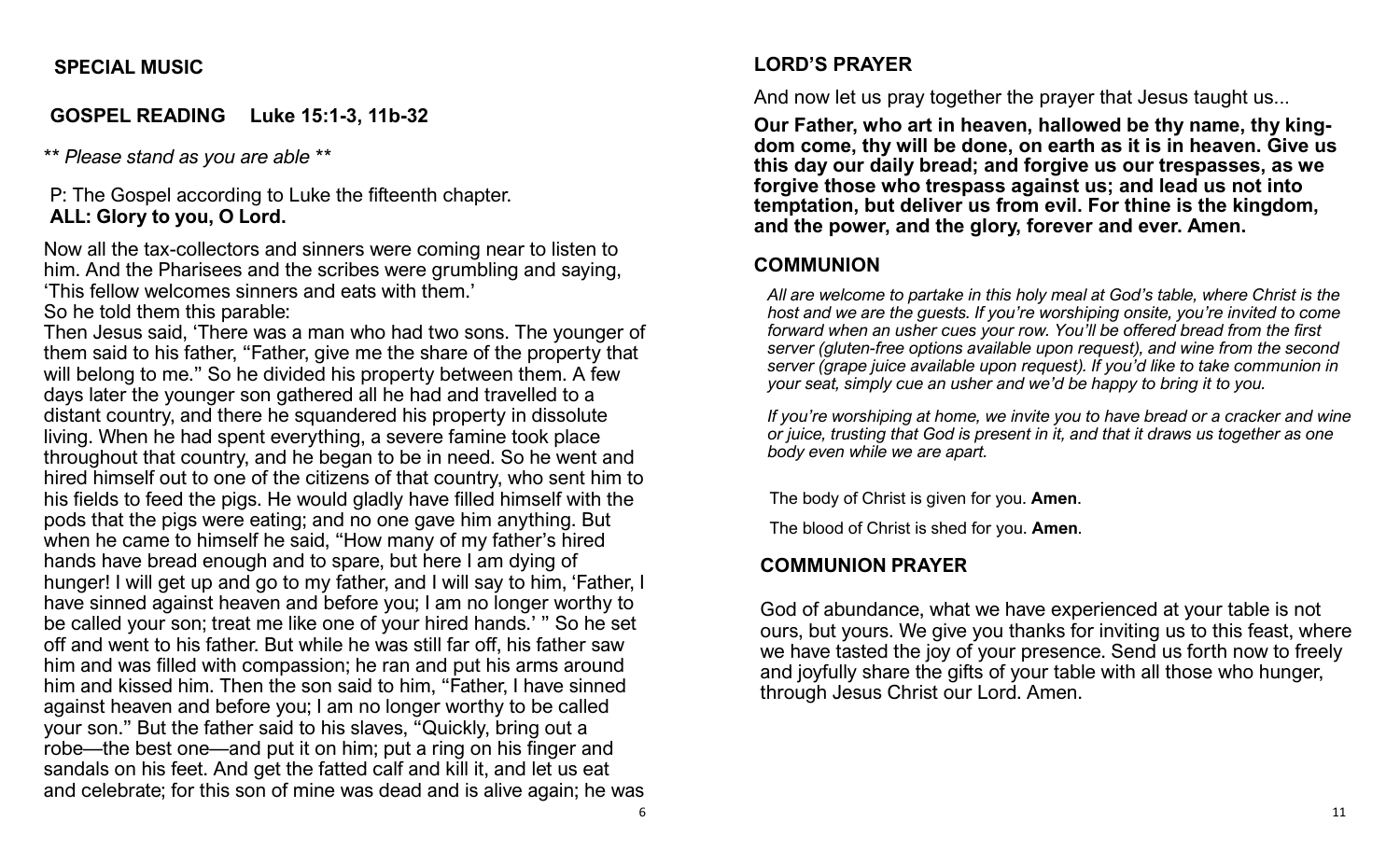# **PRAYERS OF THE PEOPLE**

*Refrain (sung by all after each verse):* **God of mercy, hold us in love.**

Leaders:

- 1. In peace, in peace we pray to you
- 2. For peace and salvation, we pray to you
- 3. For peace between nations, peace between peoples
- 4. For we who are gathered to worship and praise you
- 5. For all of your servants who live out your gospel
- 6. For all those who govern that justice might guide them
- 7. For all those who labor in service to others
- 8. Grant weather that nourishes all of creation
- 9. Keep watch on our loved ones and keep us from danger
- 10: For all the beloved who rest in your mercy

L: Help us, comfort us, all of our days. **ALL: Keep us, hold us, gracious God.**

Pastor: Great and merciful  $+$  God, Source and Ground of all goodness and life, give to your people the peace that passes all understanding, and the will to live your Gospel of mercy and justice, through Jesus Christ our Lord. **Amen**.

# **WORDS OF INSTITUTION**

On the night in which he was betrayed, our Lord Jesus took bread, gave thanks; broke it, and gave it to his disciples, saying: Take and eat; this is my body, given for you. Do this for the remembrance of me. Again, after supper, he took the cup, gave thanks, and gave it for all to drink, saying: This cup is the new

covenant in my blood, shed for you and for all people for the forgiveness of sin. Do this for the remembrance of me.

lost and is found!" And they began to celebrate.

'Now his elder son was in the field; and when he came and approached the house, he heard music and dancing. He called one of the slaves and asked what was going on. He replied, "Your brother has come, and your father has killed the fatted calf, because he has got him back safe and sound." Then he became angry and refused to go in. His father came out and began to plead with him. But he answered his father, "Listen! For all these years I have been working like a slave for you, and I have never disobeyed your command; yet you have never given me even a young goat so that I might celebrate with my friends. But when this son of yours came back, who has devoured your property with prostitutes, you killed the fatted calf for him!" Then the father said to him, "Son, you are always with me, and all that is mine is yours. But we had to celebrate and rejoice, because this brother of yours was dead and has come to life; he was lost and has been found." '

Leader: The Gospel of the Lord. **ALL: Praise to you, O Christ.**

*\*\* Please be seated \*\**

*\*\* Cross of Glory kids are invited to meet at the back of the sanctuary for CoG kids activity\*\**

# **SERMON**

# **TIME FOR REFLECTION**

*You're invited to silently reflect and pray, meditating on the following questions:* 

- *In what ways are you captive to possession?*
- *What might being freed for joy look like in your life?*

**SPECIAL MUSIC "He is Worthy " The Conviction Band**